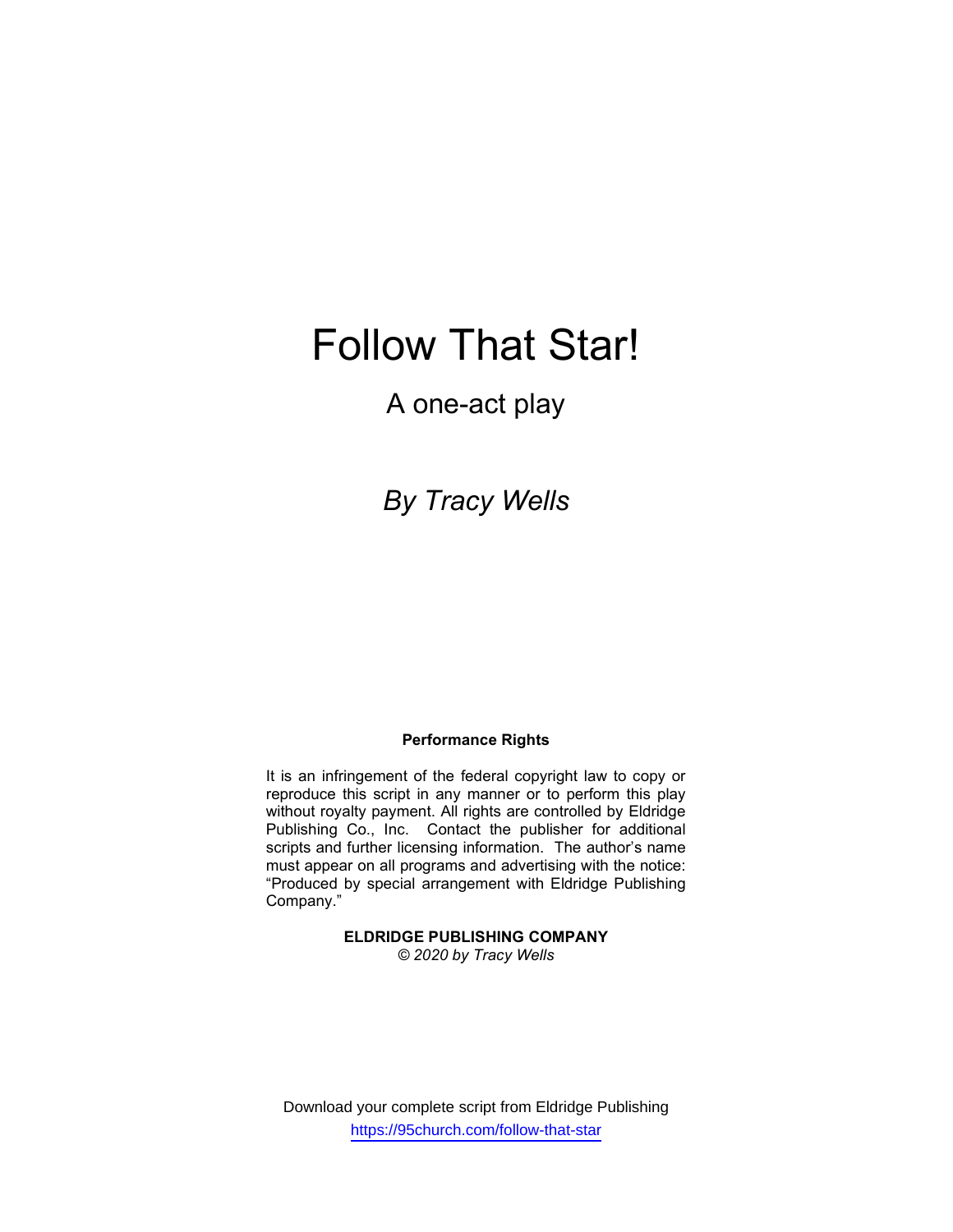Follow That Star! - 2 -

#### DEDICATION

#### To the Great Acts Theater Company

#### STORY OF THE PLAY

 Sam Nazareth is a bumbling, down-on-his-luck private eye who will be out on the streets if he doesn't get a case soon. Enter Delilah, a mysterious young woman whose boss wants to know why a certain bright star has suddenly appeared in the sky and where it leads. In this film noir-style tale with plenty of humor Sam (including his inner voice) and friends agree to help Delilah solve the mystery. Following that bright star, they take the audience on a journey across the desert to Bethlehem where we meet two silly shepherds, a nononsense census taker, and an innkeeper and his wife. Finally, they arrive at a stable where they, with shepherds and wise men, find the Messiah. The star appeared and shone so bright so that all who seek to worship the Son of God would know where to find Him. About 60 minutes.

 In addition to the play itself, a promotional skit involving several of the characters and opportunities for improvisation, is included at the end of the script.

#### PREMIERE PERFORMANCE

December 8, 2019, at King of Kings Lutheran Church in Shelby Township, MI. Original cast and crew is as follows:

SAM NAZARETH, P.I.: Becca Witkowski, DELILAH: Emmersyn LaPrise, BENJAMIN: Tyler Girand, KING HEROD: Aidan LaPrise, HANNAH: Anna Curro, INNER VOICE: Jazlyn Wooten, JASPER: Daniel Olah, PAUL: Connor Wells, CALEB: Caden Taubitz, 1<sup>st</sup> SERVANT: Kenley Simon, 2<sup>ND</sup> SERVANT: Olivia Kupke, SARA: Skyler Swanson, JOSHUA: Ryan Asuncion, 2nd MAN: Brady Taubitz, SHEEP: Natalie Wells, BALTHASAR: Anabelle Bagos, MELCHIOR: Ella Simon, GASPAR: Owen Parker, ANGEL GABRIEL: Gabriella Wooten, 1<sup>st</sup> MAN: Brysen Bourdage, MARY: Cailey Tippett, JOSEPH: .Colton Bourdage, 2<sup>nd</sup> WOMAN: .Peyton Witkowski, 1<sup>st</sup> CHILD: Collin Smith, 2<sup>nd</sup> CHILD: Aubrey Sauer, 3<sup>rd</sup> CHILD: Naomi Wooten, 1<sup>st</sup> ANGEL: Olivia Milici, 2<sup>nd</sup> ANGEL: Kayla Griswold, 1<sup>st</sup> WOMAN: Brooke Kupke, 3rd MAN: Danny Kelly, 3rd WOMAN: Rosaleigh Milliard, PIG: Faith Wooten, COW: Elliott Parker, DONKEY: Adam Asuncion, DIRECTOR: Eric Wells, STAGE MANAGERS: Emily Taubitz, Michelle Kupke, SET ARCHITECT: Scott Taubitz, TECHNICAL DIRECTOR: Wayne LaPrise, COSTUMES/PROPS: Alexis Kelly, Jenna Smith, TECH TEAM: Hayden Tirpack, Megan Simon, Erik Simon, Nicole Tippett, Ken Tippett, Kevin Witkowski, Allison Smith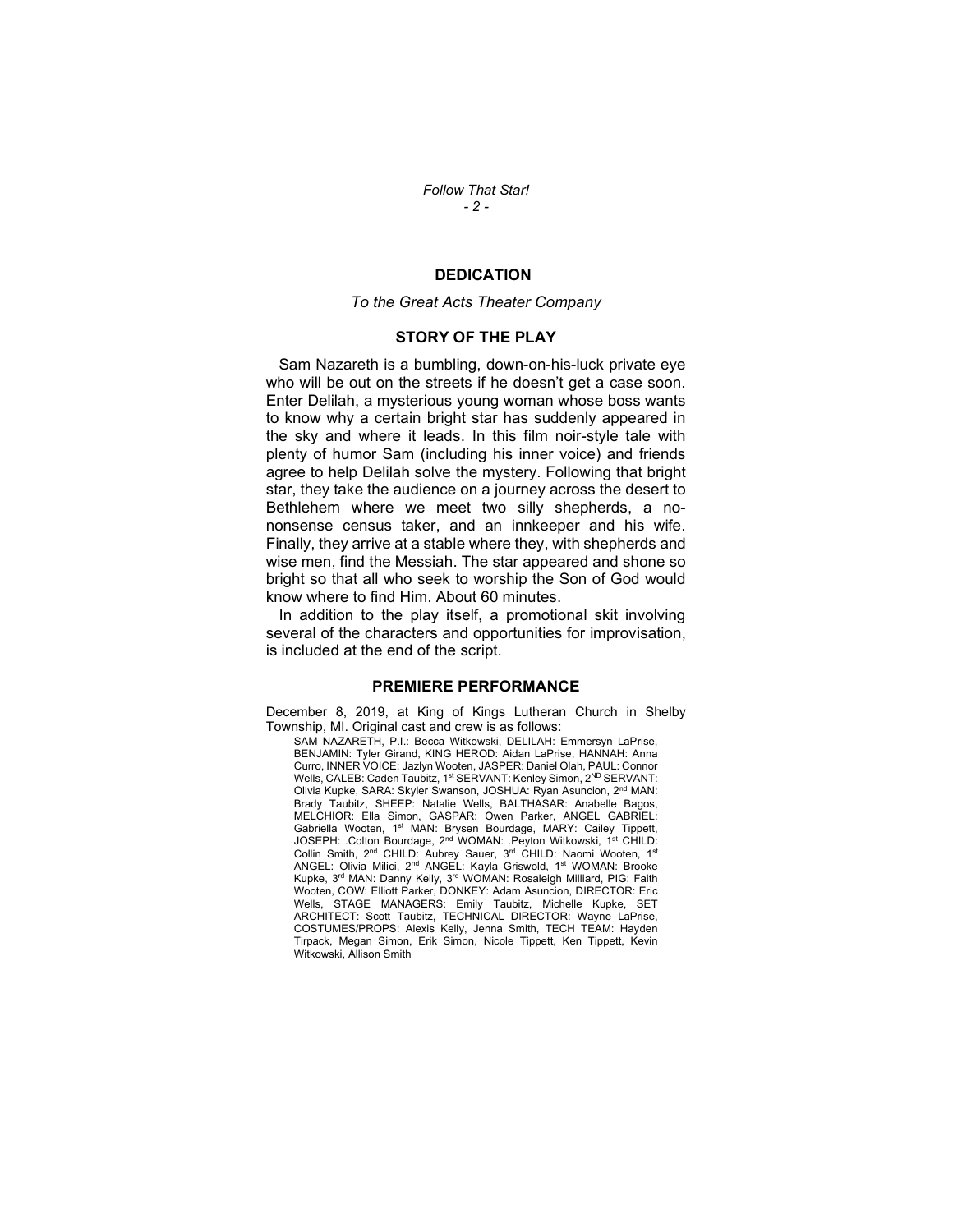Follow That Star! - 3 -

#### CAST OF CHARACTERS

(10 m, 6 w, 11 flexible, 3 children, extras, doubling possible)

SAM NAZARETH, P.I.: Bumbling detective. (Male or Female) INNER VOICE: Sam's inner voice. (Male or Female) HANNAH: Sam's girl Friday. (Female) DELILAH: Mysterious woman who hires Sam. (Female) BENJAMIN: Sam's right-hand man. (Male) KING HEROD: (Male) SERVANT 1: (Male or Female) SERVANT 2: (Male or Female) GABRIEL: Angel. (Male or Female) PAUL: Shepherd. (Male) CALEB: Shepherd. (Male) **SHEEP:** Belongs to Paul and Caleb (Male or Female) BALTHASAR: Wise Man. (Male or Female) MELCHIOR: Wise Man. (Male or Female) GASPAR: Wise Man. (Male or Female) JASPER: Census taker. (Male) SARA: Innkeeper. (Female.) JOSHUA: Innkeeper. (Male) MARY: Mother of baby Jesus. (Female) JOSEPH: Father of baby Jesus. (Male) ANGELS: (2+) (Male or Female) MEN: (3+) WOMEN: (2+) CHILDREN: (2+) (Male and female) \*EXTRAS: Angels, Men, Women, Children, Servants, and Barn Animals (including Sheep and Donkey).

\*Optional children's choir: If you would like to include your church choir and songs in this play, you can add them during scene changes, as angels, and barn animals.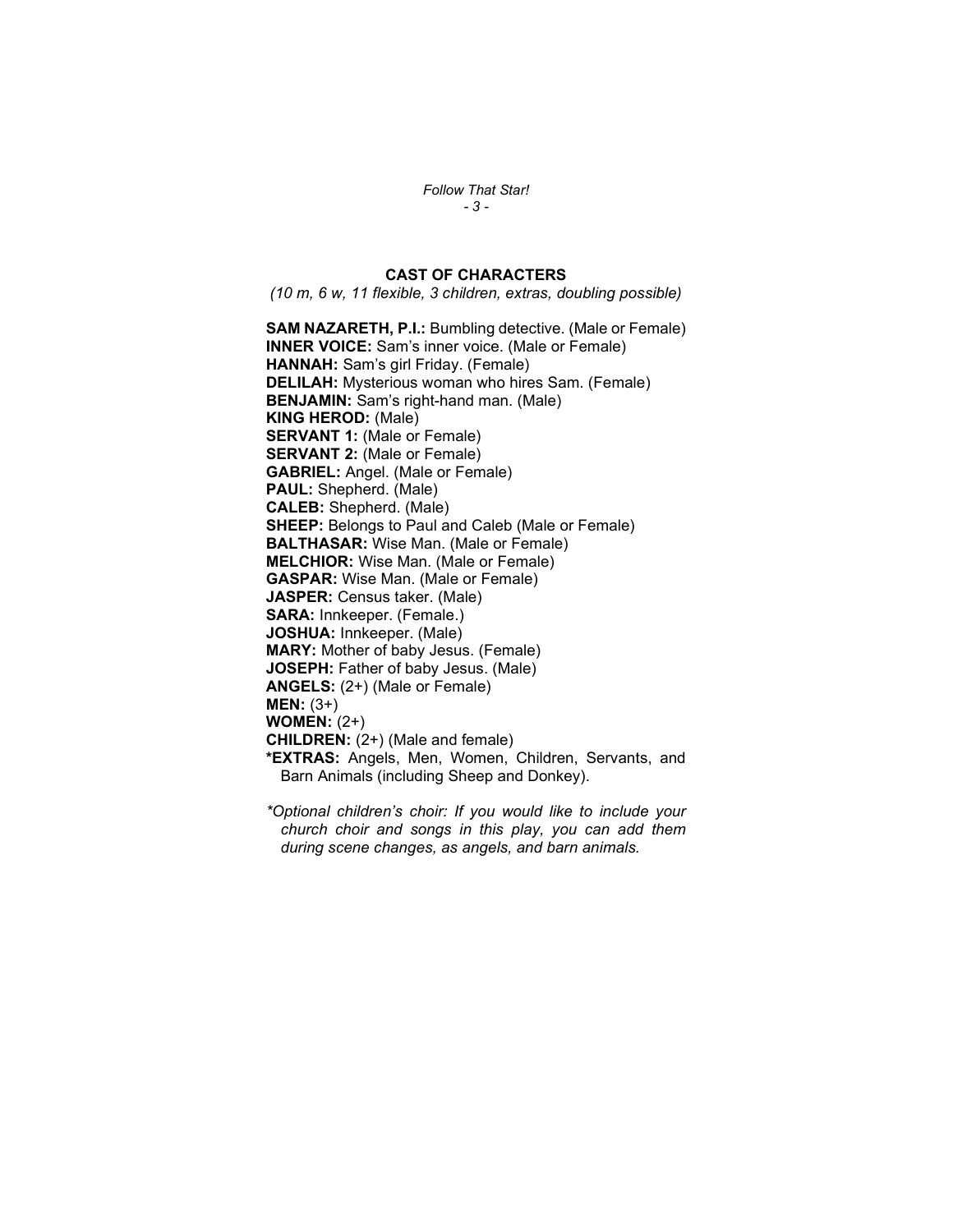#### TIME

#### At the time of Jesus's birth.

#### **SET**

 This is a simple set but can be as elaborate as the director chooses. Individual set pieces can just be moved on and off or can be representational.

SR is Sam's office: A desk with lamp (or candle if you want to be period specific), 2 chairs, coat/hat rack, optional wall with cutout window and a door with frosted glass and the words "Sam Nazareth, P.I." written in reverse.

 SL is Herod's palace: A throne, two plants with large palmlike fronds in gold pots, and other opulent decorative items to indicate a palace.

 CS is a general playing area with a backdrop of a bright star. Optional bright/twinkling light for the star, optional darkening light or blue light for mood/night. A table and stool are moved on for the census taker as well as an optional doorway for the inn. For the nativity scene there should be a small manger.

#### **SOUND**

Noir style jazz music can be played during crucial scenes or scene changes for mood. If possible, an angelic sound effect can be used when Gabriel enters and speaks to the shepherds.

#### PROPS

Cup, scarf, pink eviction notice, pouch of coins, coat rack with coats and hat, shepherds hooks, badge, palm fronds, green grapes, red grapes, bowl or plate, long scroll, quill, goblet and pitcher, "no vacancy" sign, baby doll in blanket, box, bottle, jar, map, small piece of paper that says, "I Quit!"

#### NOTE

This play is a spoof on "film noir." Everything that is not specific to the time period was chosen deliberately to give the noir feel. Most audiences would enjoy the humor of our hero donning the classic fedora and trench coat. If you would prefer to remain true to styles of clothing and furniture of the time of Jesus's birth, feel free to make changes based on the needs of your community.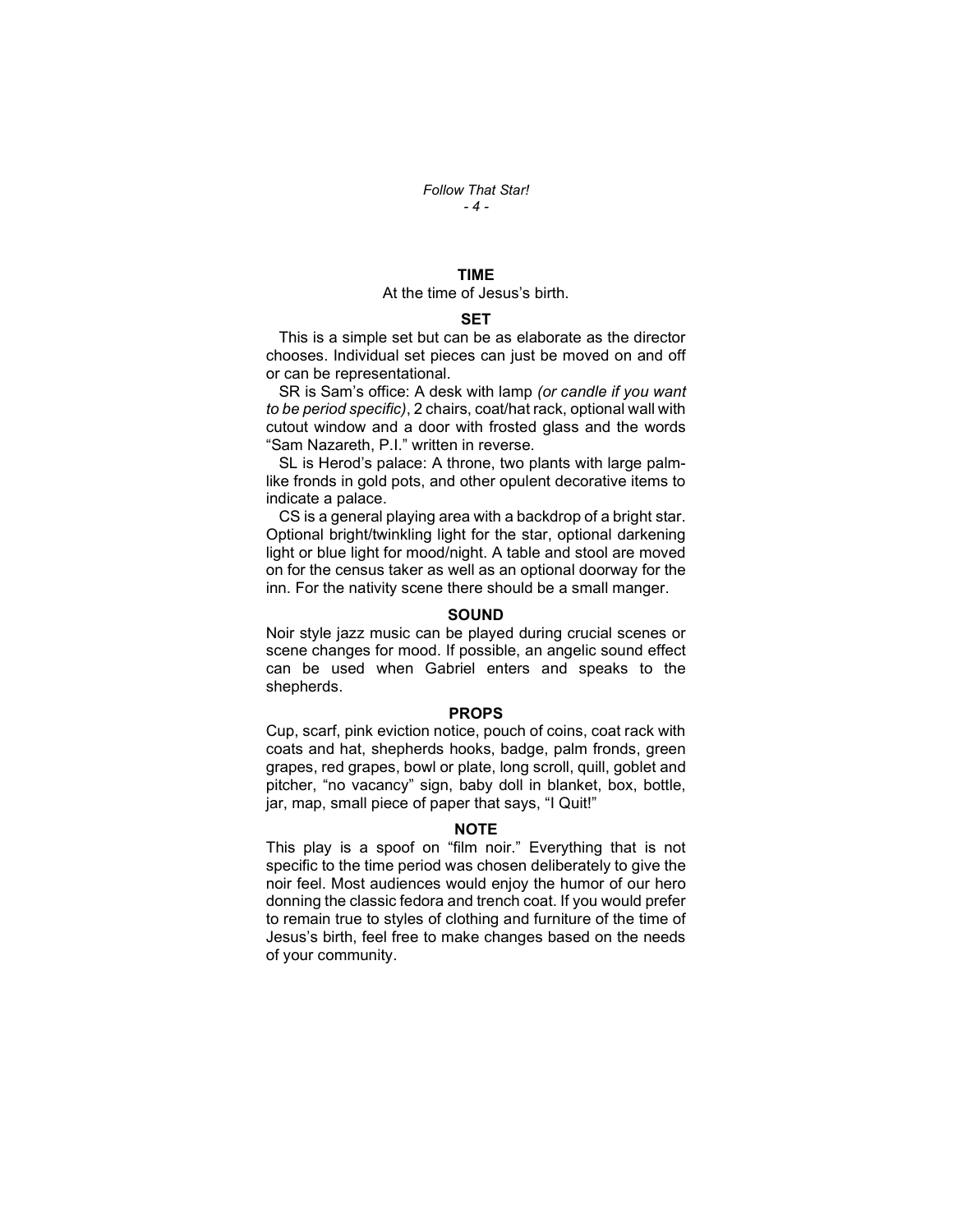#### Follow That Star! - 5 -

#### Scene 1

(AT RISE: SAM is seated at his desk, looking bored. Outside his window, a bright star can be seen in the sky. Offstage or off to one side, INNER VOICE begins our tale.)

**INNER VOICE:** (To audience.) It was a dark and stormy night… It had been another one of those days—you know the kind—days where the minutes seemed to drag into hours. (SAM picks up small cup from desk and looks inside.) Not much call for a private investigator lately. I hadn't had a case in weeks—not so much as a knock on my door. The coffers were empty, as they say. (SAM turns cup upside down shakes his head, discouraged, and starts to put the cup down, but almost drops it. He recovers and sets it down gently.) If I didn't get a case soon, I worried I might go belly up. That may have worked out alright in the end for young Joseph and his coat of many colors, but this old gumshoe just ain't fit for a life of indentured servitude. (SAM stands and crosses to the window, looking outside. He puts a hand up to shield his eyes.) Man, the stars sure are bright tonight. (SAM squints and looks hard at the star.) One star in particular. That's odd. I wonder why it's so-

(HANNAH enters, in a rush.)

HANNAH: Sorry to interrupt, Mr. Nazareth.

SAM: That's alright, Hannah. What is it?

HANNAH: There's a client waiting to see you.

SAM: (Confused.) A what?

HANNAH: A client, sir.

SAM: (Still confused.) I'm sorry, Hannah, I must've misheard you. I could've sworn you said there's a client waiting for me.

HANNAH: (With a smile.) That's what I said, alright.

- SAM: (Suddenly excited, rushing over to his desk and sitting down.) Well, send him in already.
- HANNAH: (Crosses quickly to the door, then stops.) There's just one thing, Mr. Nazareth.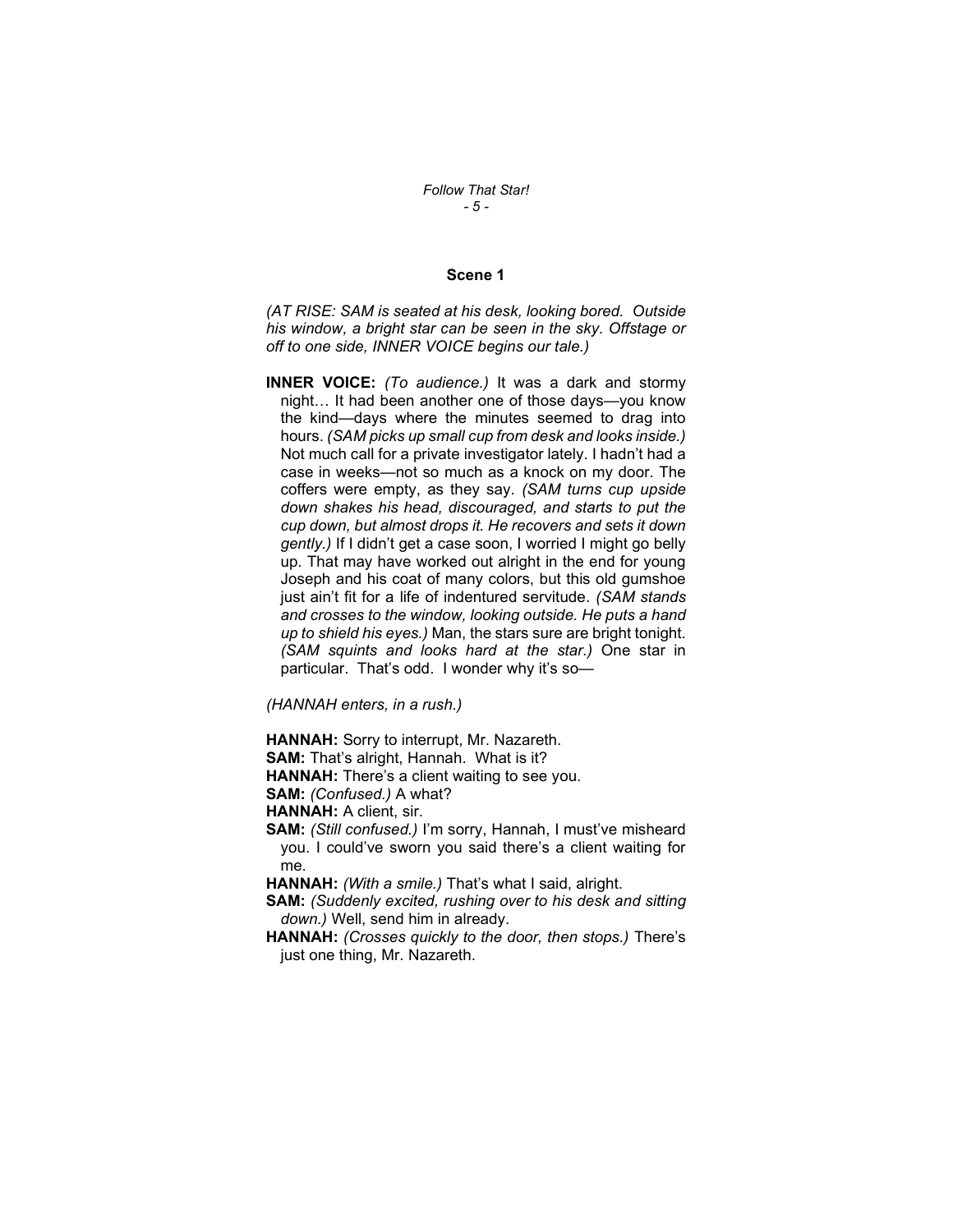#### Follow That Star! - 6 -

- SAM: (Impatiently.) Out with it, then. Don't you know we have a client? We can't keep him waiting all day!
- HANNAH: That's just the thing, Mr. Nazareth—our client ain't a he—our client is a she.

(Opens door. DELILAH enters with a flourish.)

DELILAH: Sam Nazareth, I presume?

INNER VOICE: She walked through my door like she owned the place. And if I couldn't pay my rent soon, maybe she would.

(SAM stands and crosses around his desk to shake DELILAH'S hand. He nearly trips as he does. Delilah smirks as he recovers.)

**SAM:** That's me. Sam Nazareth, the best private investigator in all of Galilee. (Indicating chair.) Won't you have a seat?

DELILAH: Don't mind if I do. (SHE takes off her scarf and puts it on the desk, then sits.)

- SAM: (To HANNAH, waving her off, without looking at her.) That'll be all, Hannah.
- HANNAH: Are you sure, Mr. Nazareth? I could stay and take notes.

SAM: (Smiling at DELILAH.) That won't be necessary. I'm sure Miss— (Looks at DELILAH.)

DELILAH: Delilah.

SAM: I'm sure Miss Delilah and I will be just fine. (HE leans against the front corner of his desk.)

HANNAH: (Unsure, crosses to door, then looks back over her shoulder.) If you say so. (Exits.)

SAM: Now tell me—what brings a dame like you into my office on such a stormy night? (Starts to lean back but realizes he's not in his chair. Tries to recover smoothly by going around to sit at his desk.)

DELILAH: My boss sent me.

- SAM: (Sitting up straight, intrigued.) Your boss, eh? Who's your boss?
- DELILAH: (Turning away.) I'd rather not say.